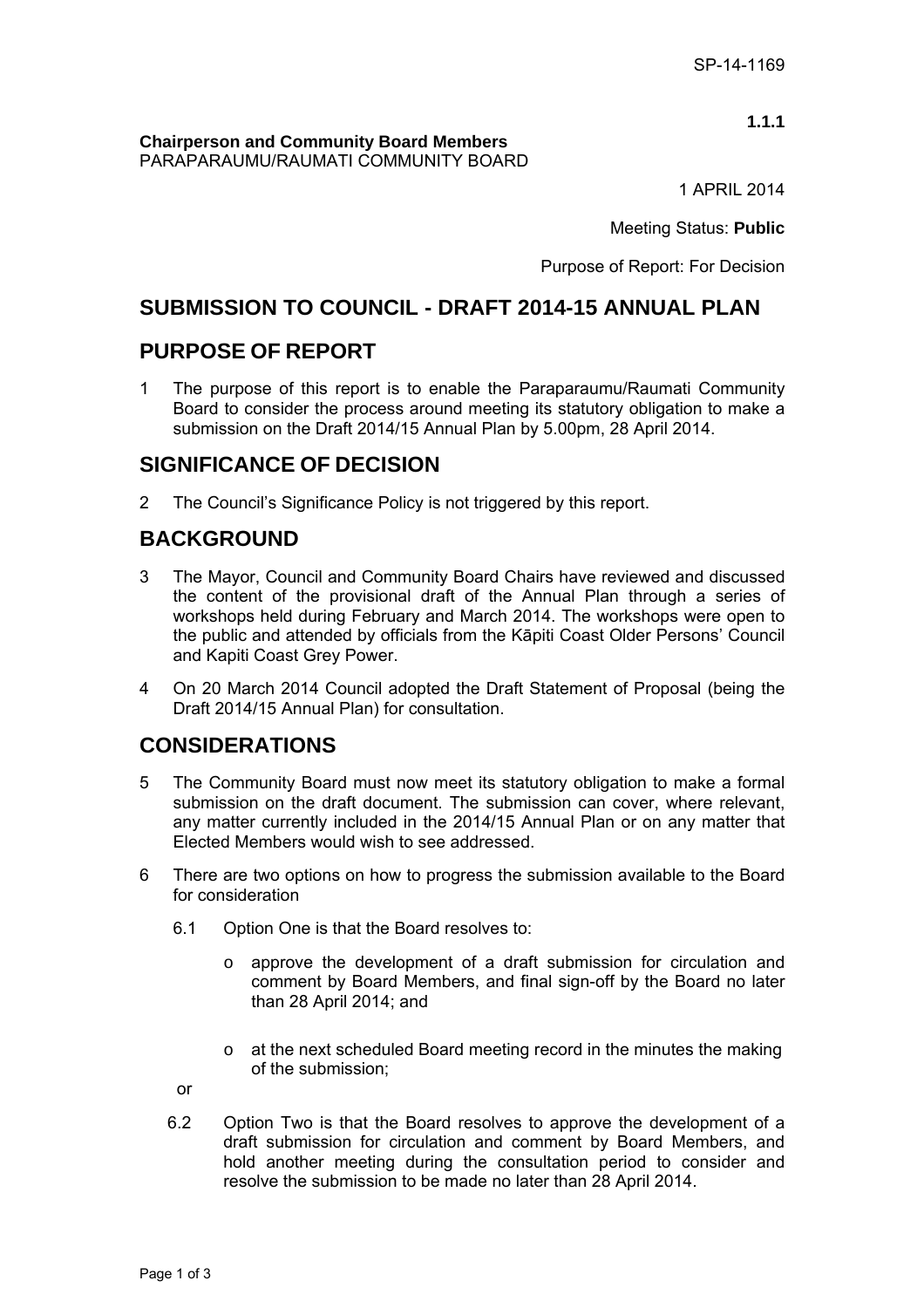## Financial Considerations

7 There may be financial implications associated with any matter that the Board submits on. The level of impact would be dependent on whether it is rated at the ward or district level. The Board needs to consider these implications when preparing its submission.

### Legal Considerations

8 The Board has a legal mandate to prepare a submission under Section 52 of the Local Government Act 2002. The Board's role is defined as to represent and act as an advocate for the interests of its community (s.52 (a)) and to prepare an annual submission to the territorial authority for expenditure within the community (s.52 (d)).

### **Delegation**

9 In addition to the legislative authority noted above, the Community Board has delegated authority to consider this matter. Reference Part D of the Governance Structure which reads:

*"Each of the Community Boards is delegated the following functions, duties and powers….10.26 authority to review and approve any Community Board submission on issues within its area."* 

### **Consultation**

- 10 In accordance with the Local Government Act 2002 the Council will consult on the draft document between 26 March and 28 April 2014.
- 11 Copies of the relevant documents and the submission form will be available on 26 March 2014 from the Council website, the Civic Administration Building in Paraparaumu and the Paraparaumu, Waikanae and Ōtaki Service Centres/Libraries. In addition, the Summary of the Draft Annual Plan was published with the 27 March 2014 edition of the Kapiti Observer.

### Policy Implications

12 The Draft Plan demonstrates the balance of projects and priorities determined by the Council during a series of workshops held between February and March 2014.

### Tāngata Whenua Considerations

13 Implicit in the delivery of the proposed 2014-15 work programme is the need to work with all three Iwi. Te Whakaminenga o Kāpiti contributed their thoughts (both in Maori and English) to the general future of the Kāpiti Coast for the Draft Annual Plan.

### Publicity Considerations

14 A Media Release was made on 20 March 2014 signalling the adoption of the Draft Annual Plan for consultation.